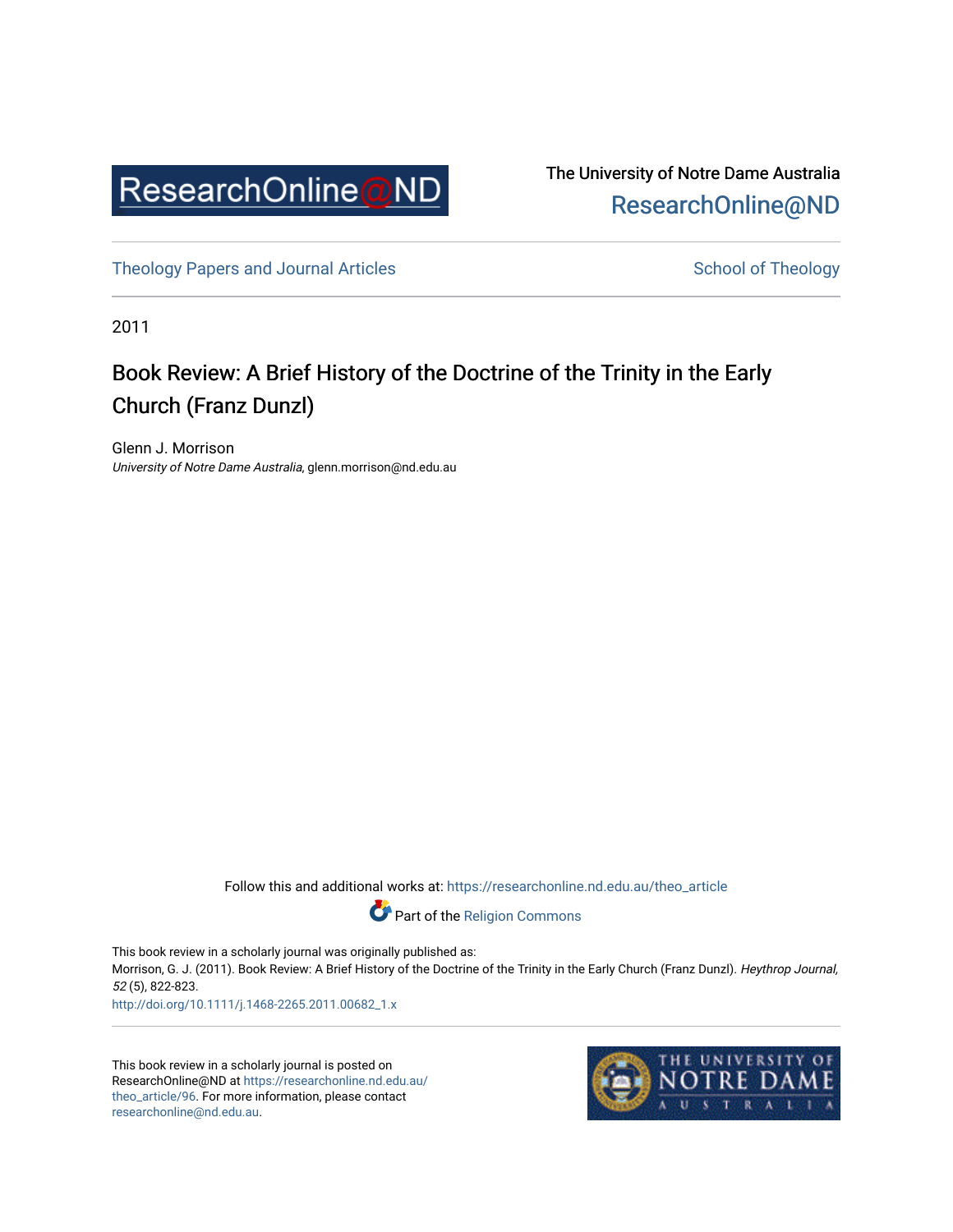Book Review

Glenn Morrison, *The Heythrop Journal* 52:5 (Sept, 2011): 822-823.

*A Brief History of the Doctrine of the Trinity in the Early Church*. By Franz Dunzl. Pp. xi, 148, T&T Clark, 2007.

Franz Dünzl has produced a concise and clear presentation of the Early Church's struggle for truth. Today, the doctrine of the Trinity is subject to various hermeneutical explanations to make it accessible. Accordingly the struggle for truth and making sense of biblical revelation continues. Nonetheless, a historical gulf exists between the framing and implementation of Neo-Nicene orthodoxy and contemporary attempts for ecumenical conversation and consensus. Dünzl's short book has succeeded well to bridge this gulf by providing both historical and theological excurses on the early church's quest to find a rational and orthodox way to develop theology of the Trinity.

Given that the doctrine of the Trinity ultimately defies rationality, Dünzl's look into the history portrays not only the difficult struggle for a Christian image of the Trinity, but the very risk of monotheism, namely the encounter with the incomprehensible being of God. The challenge to see God's triune face and live is one that demands faith, hope and the inner sight that love remains despite disturbing problems, complexity and the heeding of political influence and interference to create unity.

Dünzl provides fascinating historical and theological accounts of the major controversies, players, positions, compromises and ecumenical councils surrounding the relationship between the Father and Son, the identity of Christ, and the question of the Holy Spirit. Especially, the author produces numerous creedal examples of the direction that the theology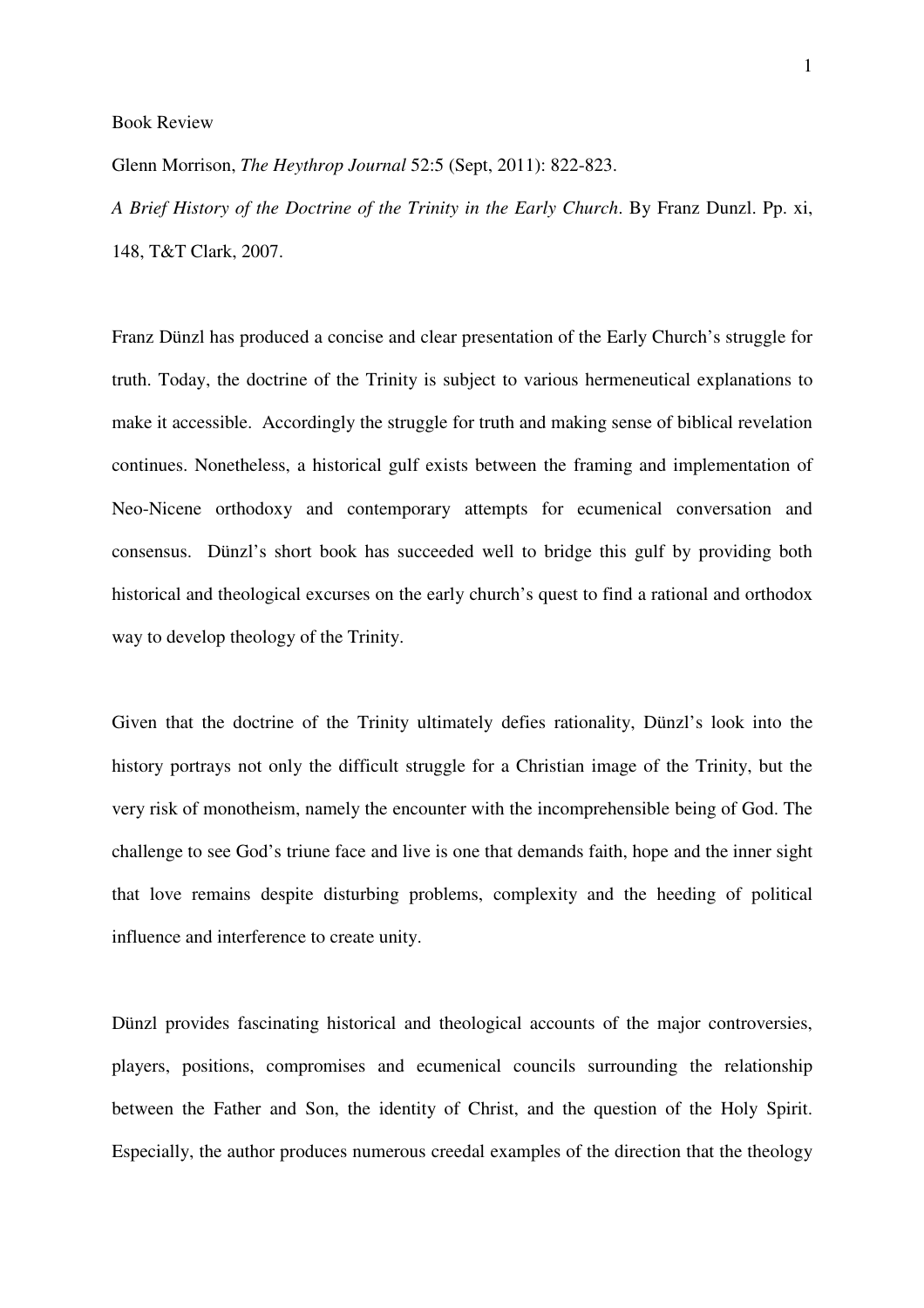of the Trinity was taking. The author does particularly well to point out examples where politics and theology come together, resulting in the fragility of doctrine. One such example is the commanding influence of the Roman Emperor, Constantius II, the son of Constantine, who with his court bishops at the imperial court in Constantinople on New Years Eve 359/360, succeeded to gain all the signatures of the bishops present to sign a creed, thus achieving the 'lowest common denominator' for the sake of compromise and church unity. Known as the 'Homoean compromise' for containing the statement that the begotten Son is 'like (or similar) to the Father', the creed aimed to regulate the differences between the Nicenes, Homoeousians and the Neo-Arians. By denying the use of the terms 'ousia' and 'hypostasis', a political solution and Homoean position was sought as a means to settle theological debates.

Dünzl's example here helps to alert the reader to divisive and politically-tuned ontological gulfs that seek to construct a new order of Trinitarian being. As Dünzl's narrative on the development of the doctrine of the Trinity in early church continues, the reader discovers an example of tenacity in the face of adversity in the figure of Athanasius. Here, the author speaks of 'a great moment in church history' when Athanasius, mindful of the Nicene creed's limitation of not speaking explicitly of one hypostasis or even of three divine hypostases, sets out to turn this into an opportunity for genuine ecumenical and theological discussion at Alexandria in 362. Many great moments in Church history can easily be forgotten. But, let us take a step back to ask: could this moment be just as significant as the experience of the French priest, Bernard Petitjean, who discovered the Hidden Christians (*Kakure Kirishitan*) on 17 March 1865? Remarkably, Fr. Petitjean's endearing encounter of hope less than a hundred and fifty years ago in the Far East gives light to the enduring human quest for faith